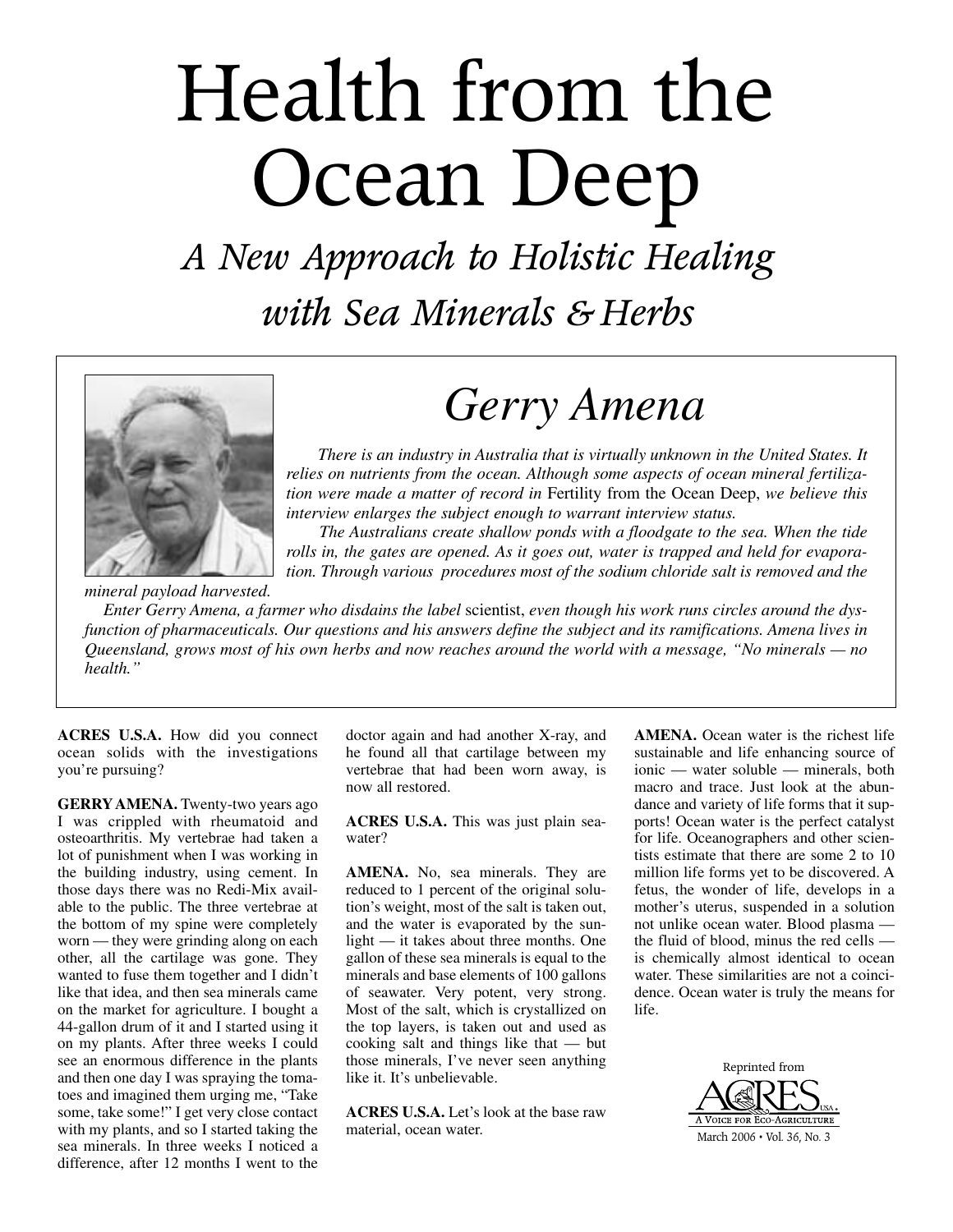**ACRES U.S.A.** So the trace minerals are what make ocean water so important for nutrition and health?

**AMENA.** Yes, and especially the concentration and balance of elements suspended in it. This incredible balance of elements in our oceans is governed by nature and is perfect, and as such, supports life. Waters like the Dead Sea and the Great Salt Lake contain elements so concentrated that you could count the number of life forms these bodies of water support on one hand.

**ACRES U.S.A.** Then the full range of minerals is essential?

**AMENA.** All creatures require a balance of both macro and trace minerals to function. The levels and balance of minerals in man is not governed by nature. The minerals are either present or not in our foods, including the water we drink. The advent of modern agriculture and food processing has led to a severe decline in the levels of vital minerals in our food, causing a deficiency of minerals in our bodily fluids. Even organic food is not exempt from this, as our topsoil now is almost barren of minerals. Our drinking water has also been affected because of water purification and filtering. Although these methods are viable ways of removing harmful pathogens from our water, the processes also remove the already low levels of minerals and trace elements.

**ACRES U.S.A.** For this reason you've turned to the ocean?

**AMENA.** Yes, for nourishment. In a closely guarded, pristine location off the Great Barrier Reef, ocean water is collected in specifically designed ponds where it is allowed to slowly concentrate. By utilizing solar evaporation and precipitation, a dense solution of rich macro and trace minerals slowly starts to develop. At this point, excess levels of sodium in crystalline form are gently removed from the solution, and the remaining liquid is transferred to another pond where it is allowed to concentrate even further.

**ACRES U.S.A.** You rely on the sun to do the evaporation?

**AMENA.** Absolutely. After many months of solar concentration, a dense mixture rich in all manner of minerals is formed, remarkably low in sodium (about 2 percent). This mineral-rich, antimicrobial and antibacterial solution is then tanked and shipped to our facility, where it undergoes a special proprietary process to

ensure its efficacy and suitability for human consumption. Throughout this time-consuming procedure, the solution is constantly monitored, and samples are repeatedly collected for analytical testing in a NATA-accredited laboratory, to ensure the consistency and concentration of minerals are within an acceptable range. In fact, this 100 percent oceanderived, ionic- minerals liquid solution is naturally balanced, and that is not a loose term that we use. As the minerals are slowly concentrated, excess levels of minerals such as sodium are *naturally* precipitated out of the solution. This is not the result of human processes — it is the natural result of solar evaporation and gravity.

**ACRES U.S.A.** Are those commercially available or were they at the time you needed the help?

**AMENA.** Yes, they had just started to come in and someone gave me a sample. I bought it for my garden, not for myself. But I could hardly walk anymore and after I tried the sea minerals, it started getting better and better. I gave some out to other people for free — I have a big organic garden, and they used to come and buy vegetables from me and they would say, "Hey, you look a lot better. What happened?" I told them, and they would try it and found they got better. From there on it started to develop. After three or four years, I started making creams as well that have the minerals in.

**ACRES U.S.A.** Are you a chemist?

**AMENA.** No. I'm a farmer.

**ACRES U.S.A.** You're a farmer, but you learned something about chemistry to make these preparations, didn't you?

**AMENA.** No, they just come to me. I was in the Dutch army from 1947 until 1950 in Indonesia — I was in the medical service. I worked with smallpox, typhoid, cholera and all those big diseases. I was never overly impressed by the way medicine approached the disease — shove chemicals into your body and you'll get better . . . but you don't. The chemicals might get rid of the symptoms for a bit, but it's put other things in your body that should not be there either. What we do is totally nat-



ural. All the herbs in the minerals — they are plain minerals but there are also herbs in it — are all organically grown on our farm. The process of adding them to the minerals takes eight to ten weeks, like a fermentation process more or less, and then it's put through a cold-processing machine. We do not use any heat at any time in the preparation of those minerals. The minerals intercept on the plant and become one, more or less. It cannot be contaminated by bacteria.

**ACRES U.S.A.** What kind of preparations do you have?

**AMENA.** One we call Supa Boost, which has six different herbs in it. I've had people with staff infections, gangrene, bacterial infections, and it wipes out the problem in 24 hours.

## **ACRES U.S.A.** Viral?

**AMENA.** Yes. Hepatitis C, for example — you've got about 6 or 7 million cases in the United States, all incurable. For A and B they have a vaccination — reasonably effective — but for C, they don't have anything. After using our stuff even with AIDS, HIV — from four weeks to three months, depending on how old you are and how bad the condition is, there is no detection. Quite a few specialists in the United States are using it now on their clients.

**ACRES U.S.A.** What about bird flu, which is making the headlines nowadays?

**AMENA.** That would take about six hours — half a teaspoon every hour of the Supa Boost and there's no bird flu left. You'll wipe it out totally. Now, there's no money in it for pharmaceutical companies, so they would not like this idea, would they?

**ACRES U.S.A.** Let's back up a little bit. Do you deal directly with the ocean or do you have some other source for your minerals?

**AMENA.** No. Ocean only.

**ACRES U.S.A.** You go out in the ocean and collect the water?

**AMENA.** Yes, there's a pump house and it's pumped up on the land, or in some areas there are tidal flats 20 or 30 acres in size around which they construct little dikes around it, they're about 4 feet tall with gated openings. As the tide comes in, these flats fill up and they close the gates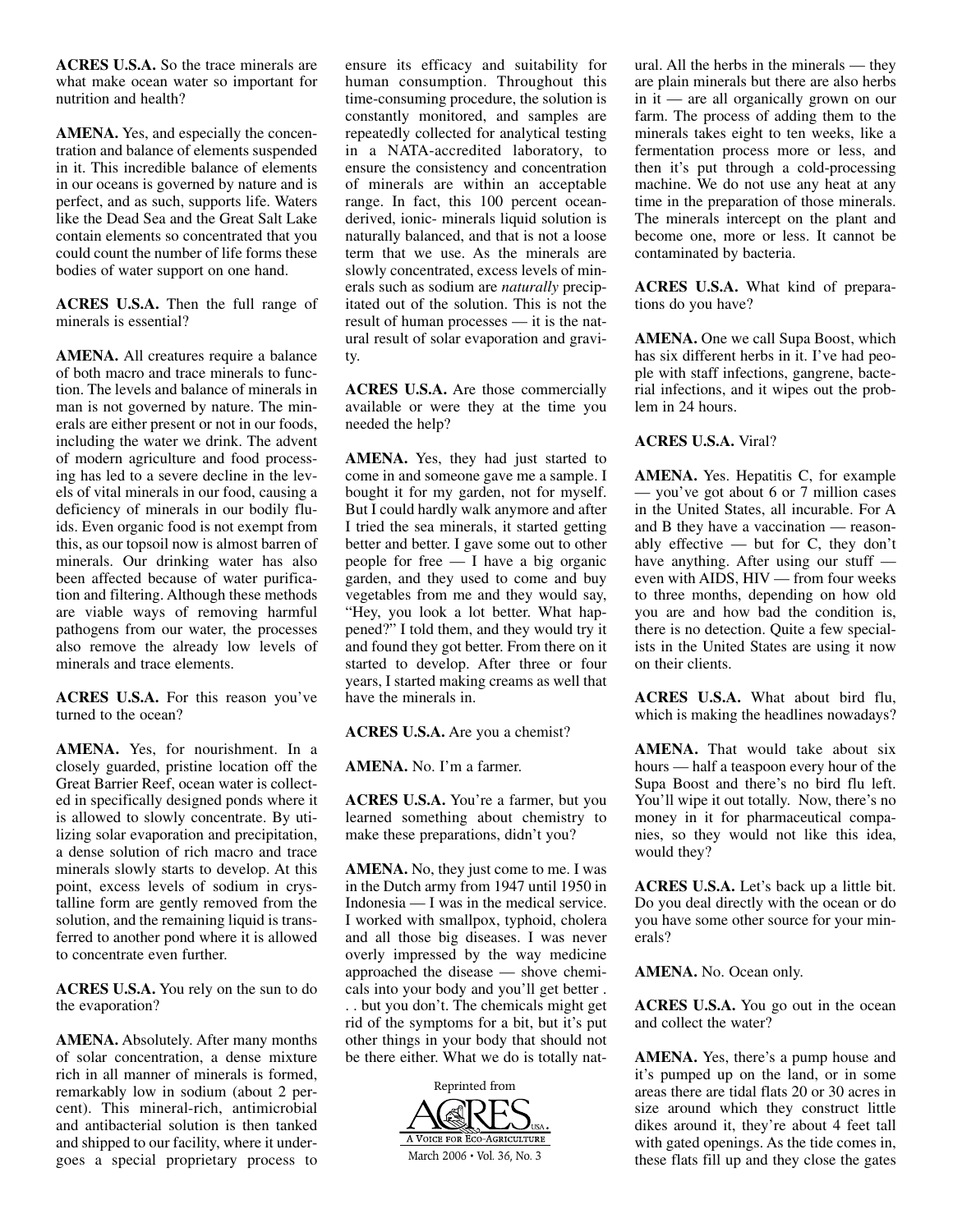## *Functions of Selected Minerals & Trace Elements*

- **Calcium:** Critical for many biological functions, including nerve transmission, fat and protein digestion, muscle contraction, healthy teeth and bones, blood clotting, nerve functions and more.
- **Sodium:** Muscle contraction, fluid balance, cell life and potential, and numerous other functions.
- **Potassium:** Nerve transmission, fluid balance, blood pressure, muscle contraction and many more functions.
- **Phosphorus:** Bone formation, assistance in the breakdown of fats, protein and carbohydrates.

**Magnesium:** Muscle contraction, nerve transmission, calcium metabolism, enzyme cofactor — absolutely essential to all known life forms.

**Boron:** Calcium metabolism — an inadequate level of boron is also suspected in negatively influencing the bodies uptake magnesium and calcium, possibly resulting in bone density loss and elevated blood pressure.

**Chlorine:** Digestion, blood pressure.

**Cobalt:** Essential for formation of vitamin  $B_{12}$ , metabolism of fatty acids, and synthesis of hemoglobin.

**Sulphur:** Protein synthesis, collagen cross linking, bone and ligament structure.

**Copper:** Immune system, artery strength, helps form hemoglobin from iron and assists in metabolizing vitamin C and the oxidation of fatty acids.

**Chromium:** Insulin action, cardiovascular health, glucose tolerance factor.

**Iron:** Blood formation, immune function.

**Selenium:** Immune stimulant, certain brain functions, acts as antioxidant.

**Nickel:** Immune regulation, brain development, DNA synthesis.

**Iodine:** Thyroid function, aids in upkeep of immune system.

**Molybdenum:** Enzyme action.

**Silicon:** Enzyme action, connective tissue.

**Tin:** Enzyme action.

**Manganese:** Bone development and growth, metabolism of fat and energy, reproductive system.

**Zinc:** Enzymatic reactions, reproductive health, growth and development, immune functions.

*For more information, visit <seamineral.com>.*

on the dikes. The seawater stays inside and then the separation process starts with the sunlight. Eventually the salt starts floating to the surface, and then the minerals that have settled to the bottom are pumped out into another pond. The remaining salt is gathered and used as cooking salt or for caustic soda, those sort of things. Quite a big business with them.

**ACRES U.S.A.** This is your raw material then, the mineral part?

**AMENA.** Yes, and the raw material *stays* raw material. We don't alter it.

**ACRES U.S.A.** You said you use certain herbs in conjunction with these raw materials. Can you tell us what you do?

**AMENA.** You know nasturtium flowers? They are the best antibiotic in the world. Traditionally, if you got sick you would get nasturtium leaves and put them in a salad or make a tea or other preparation from it, and within a couple days, you're completely better. They didn't have antibiotics in those days. After you cut the plant, though, within half an hour there are no antibiotic properties left. The substances oxidize and are completely

destroyed by nature. That's why we emulsify it, and in 10 minutes it goes straight to the minerals, which stabilize it totally. It's been tested in the United States the beneficial properties of the nasturtium do not alter at all. I've had some that's six, seven years old, still just as good as the day it was made.

**ACRES U.S.A.** Do you encapsulate that material?

**AMENA.** No. No. It would melt the capsule in 30 seconds. It's potent.

**ACRES U.S.A.** So you take it as a liquid?

**AMENA.** One teaspoonful during the evening meal. That's the dosage I take and it has been enough to alleviate my arthritis totally. And a scar on my arm from a smallpox vaccination when I was in Indonesia — even that has disappeared! I've had people with Parkinson's Disease who have been in a wheelchair for years, could hardly walk, shaking like anything, and depending on how old they are, after three months to six months, there's no sign of Parkinson's left. The same has been true for Alzheimer's, after about six to eight weeks.

**ACRES U.S.A.** How about Lou Gehrig's disease, or lateral sclerosis?

**AMENA.** That, too. I haven't yet struck anything it does not work on. It's incredible. It's really unbelievable when you see what's happening. Diabetes is another condition where we've seen results, with a hawthorn berry preparation. Hawthorn berry has long been used for heart health. It's very effective, usually prepared as a tea. When combined with Supa Boost, our Hawthorn preparation appears to work not only on the heart, but also on an over- or underactive thyroid. For diabetes, you take half a teaspoon of the Hawthorn during the evening meal and half a teaspoon of the Supa Boost. People with Type 1 diabetes who have spent 10 years on insulin, after six months to two years, depending on their age and how bad the condition is, their pancreas is again producing its own insulin. Sometimes people have to change their lifestyles. Get off red meat, no soy products, alcohol, etc.

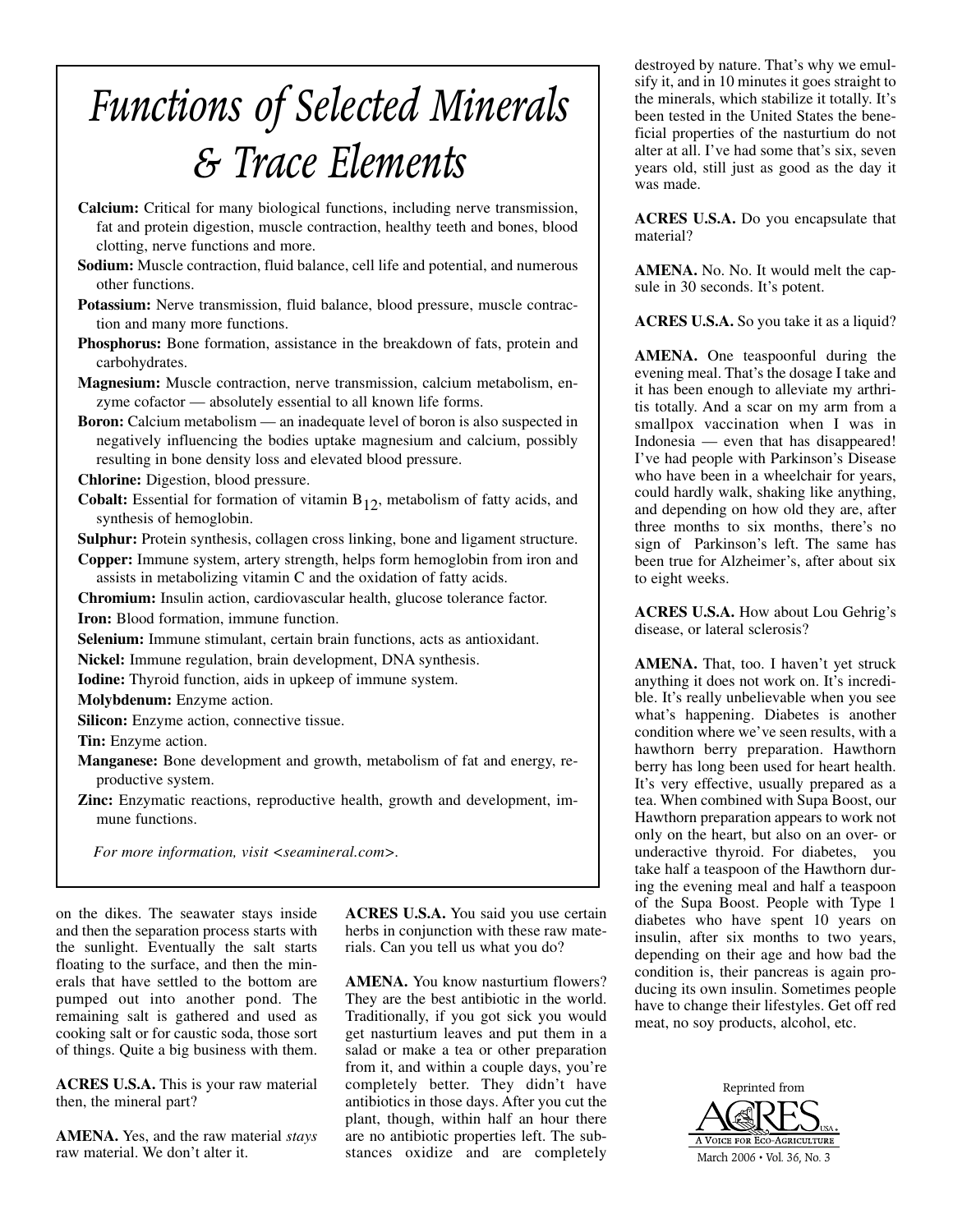**ACRES U.S.A.** How many different preparations have you figured out now with the sea minerals?

**AMENA.** We've got three. The Supa Boost, the Hawthorn for the heart, thyroid and the brain — it appears to work very well with brain tumors as well, and the Stinging Nettle. That's for the menopause. We also have the Pure Aussie — the mineral as it comes from the ocean.

**ACRES U.S.A.** Are any of these animal products?

**AMENA.** Yes. Animals are not essentially different from us.

**ACRES U.S.A.** You know they're killing birds by the millions in order to control this avain flu. That's the big approach to disease in veterinary medicine — depopulate the herd, kill them, in other words. How would you administer this to chickens or other fowl?

**AMENA.** You put it in the food. But the treatment would probably be too expensive for poultry producers, unless they had really rare, expensive breeds. When money's involved, life doesn't matter much, unfortunately. To me it does, but . . .

**ACRES U.S.A.** Is there any hydrogen peroxide in these preparations?

**AMENA.** No, only the minerals and the various herbs. Speaking of which, another herb we use is sheep sorrel, which is known as a cancer remedy — they dry it and make tea from it. That's also in the Supa Boost.

**ACRES U.S.A.** You don't make a tincture or tea out of it then?

**AMENA.** No, with a tincture — alcohol destroys all the herbs. But in our experience, sheep sorrel — when rendered fresh the way we do it — appears to kill any virus, Hep C, AIDS, and all other viruses. I've had quite a number of ex-soldiers here from Vietnam, and they get a skin disease, a psoriasis, as a result of Agent Orange exposure. Nothing will fix it. But they use the Supa Boost and the cream we've got the Supa Boost in a topical cream as well — and in three months the problem was gone. This cream will take some spots of skin cancers off, take melanomas out. Four years ago we were at Dr. Alexander Shelfs' cancer clinic in Los Angeles. He's a very knowledgeable man with minerals and he had a look at

the sea minerals. He'd never heard about them and he was very impressed. He gave my partner who was in Los Angeles one of his books, *Minerals in Human Health,* to give to me. When I read it, I phoned and complimented him on his ability to write in a way that normal people could understand it, not scientific rubbish, but I pointed out that he had made three mistakes. Two were minor points about trace elements, but I took issue with his statement that patients with osteoporosis need calcium. That's the worst thing you can give to people with osteoporosis because it's not lack of calcium, it's the lack of the ability to *absorb* the calcium from the blood. For that you need magnesium, vitamin  $B_{12}$ , lithium and fatty acids such as butter.

**ACRES U.S.A.** But everybody prescribes calcium for these people. What happens to them?

**AMENA.** It cannot be absorbed into the system. Cells cannot take it up, so they take it from the bones.

**ACRES U.S.A.** Then what happens to the calcium?

**AMENA.** In the blood, it sets in your joints and spurs begin to grow, along with kidney and gallstones. I explained that to him. Oh boy! He was fuming. I said, "You've got something from another book and you did not check it." He said he would get his scientists — he's got a big laboratory — to check it out immediately. He called me four-and-a-half weeks later. He said, "Gerry you were right — my scientists told me after researching it that you were totally right. You don't give calcium when you have osteoporosis." Three weeks later, he flew over from the United States with a couple of his friends, they hired a film crew, came over here and talked to me for quite a number of hours about natural health and they filmed it all. He was impressed. He said, "No one in the world can make a product like you have — no scientist can do that." That's right, I agree. I'm not a scientist — I'm a farmer who lives with the creative forces of nature and that's what I use.

**ACRES U.S.A.** I wrote a little book called *Fertility from the Ocean Deep,* which describes how farmers were using



sea solids and diluted ocean water as fertility for pastures, among other things.

**AMENA.** Oh yes! We've used it in Australia for 20 years. For cotton pests they spray with chemicals, which are not very good. Instead they've learned to use seawater, diluted 10 to 1, spray it once a month over the cotton, and it kills all the grubs. It also drops on the ground, where it fertilizes the soil and the plant — they get 50 percent more in crop yield. They have the crops sold for 10 years ahead — Germany buys a lot because it's all organic. The government and the chemical companies warn cotton growers not to try it, that they might lose a crop and lose their whole place. Chemical companies don't like natural things. Two years ago, a gent came here from Sydney, and he wanted to buy my formula — offered me \$2 million. Turns out he was with a multinational pharmaceutical company — he said he wasn't allowed to tell me which one. I said, "Well, for a little bit like that, why should I do that?" He said, "How much do you want? Start at \$2 billion. Will you sell it?" I said, "No, I'll kick you off the place. Get in your car and go and don't come back. This is for people."

**ACRES U.S.A.** It wouldn't be for people if they got hold of it — they'd shelve it.

**AMENA.** They'd bury it, yes.

**ACRES U.S.A.** How much trouble are you having getting this product into the United States?

**AMENA.** No problem at all. No problem whatsoever.

**ACRES U.S.A.** You say you're a farmer. What kind of an operation do you have?

**AMENA.** I've got 174 acres, with about three acres under cultivation — herbs, such as the sheep sorrel. I've got them all here. Now sheep sorrel does not usually grow in warm climates and we have a warm climate here, but I grow it because I use the sea minerals in the soil. It's unbelievable what they do. Nasturtium, the flower we use for its antibiotic properties, I grow all year round. With the minerals from the ocean it's unbelievable how much more product you can grow — you can double your crop on the same area.

**ACRES U.S.A.** How do you apply that?

**AMENA.** You must dilute at least 10:1. We had a dealer, bought the property years ago, and we sprayed his citrus fruit